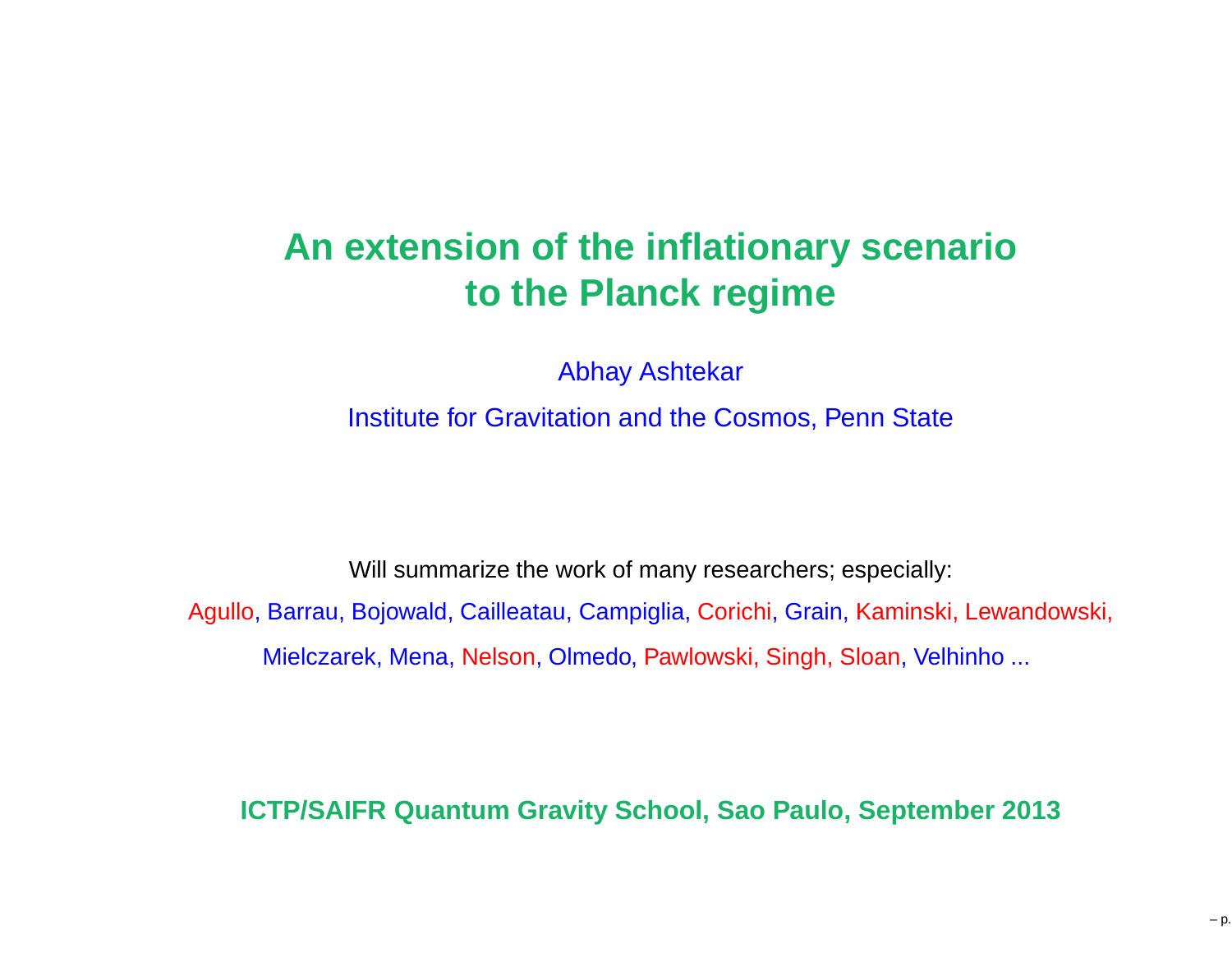## **Organization**

The very early universe offers the best arena to probe <mark>both</mark>, the deep conceptual issues of quantum gravity <mark>and</mark> observational tests of theories.

#### Lecture 1**The Big Bang Singularity & Loop Quantum Cosmology**

- 1. Introduction: The Big Bang Singularity
- 2. Singularity Resolution in LQC: Basic Results
- 3. Novel features at the Foundation

#### Lecture 2**Cosmological Perturbations**

- 1. Classical Perturbation Theory
- 2. Quantum Fields on classical FLRW Space-times
- 3. Quantum fields on Quantum FLRW geometries

#### Lecture 3

**An Extension of the Inflationary Scenario to the Planck Regime**

- 1. Success and Limitations of Inflation
- 2. The LQC Strategy
- 3. Results: Pre-inflationary dynamics and its implications.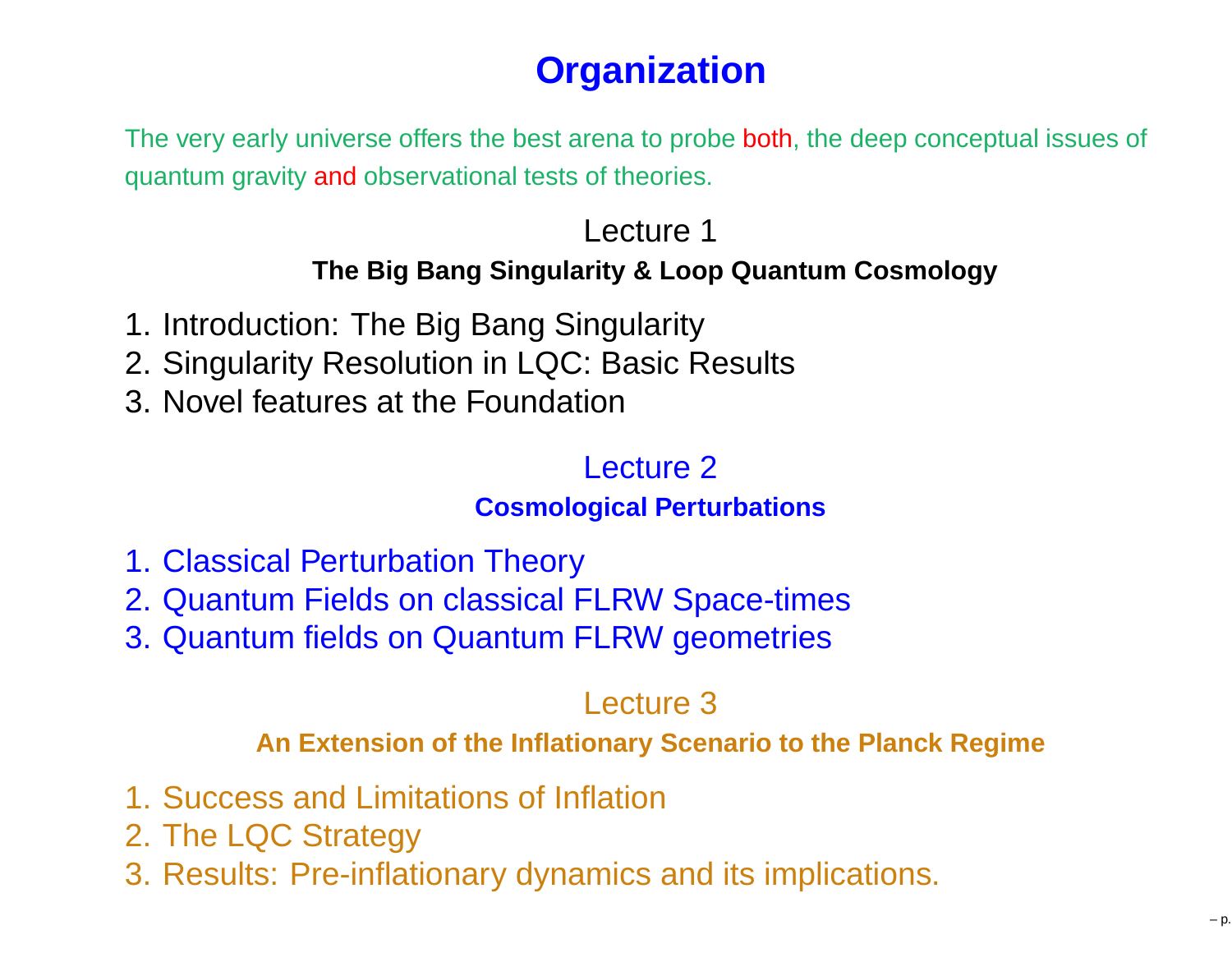#### **Main References for this talk**

#### • For <sup>a</sup> summary, see: AA, Agullo & Nelson PRL 109, 251301 (2012); Viewpoint article providing <sup>a</sup> brief global perspective: Physics: Spotlighting Exceptional

Research, 5, <sup>142</sup> (2012) by P. Singh

• More complete references:

AA, Agullo & Nelson, PRD 87, 043507 (2013); CQG 30, 085014 (2013)AA & Sloan, GRG (2011), PLB (2009); Corichi & Karami, PRD

AA, Corichi & Singh, PRD (2008); AA, Pawlowski, Singh, PRL & PRD (2006).

Other Results Referred to in the Talk:

• Future Observations:

Agullo & Parker PRD & GRG (2011); Agullo & Shandera JCAP (2012); Ganc & Koamtzu PRD (2012).

• <sup>A</sup> recent detailed Review of Loop Quantum Cosmology AA & Singh, CQG (2011).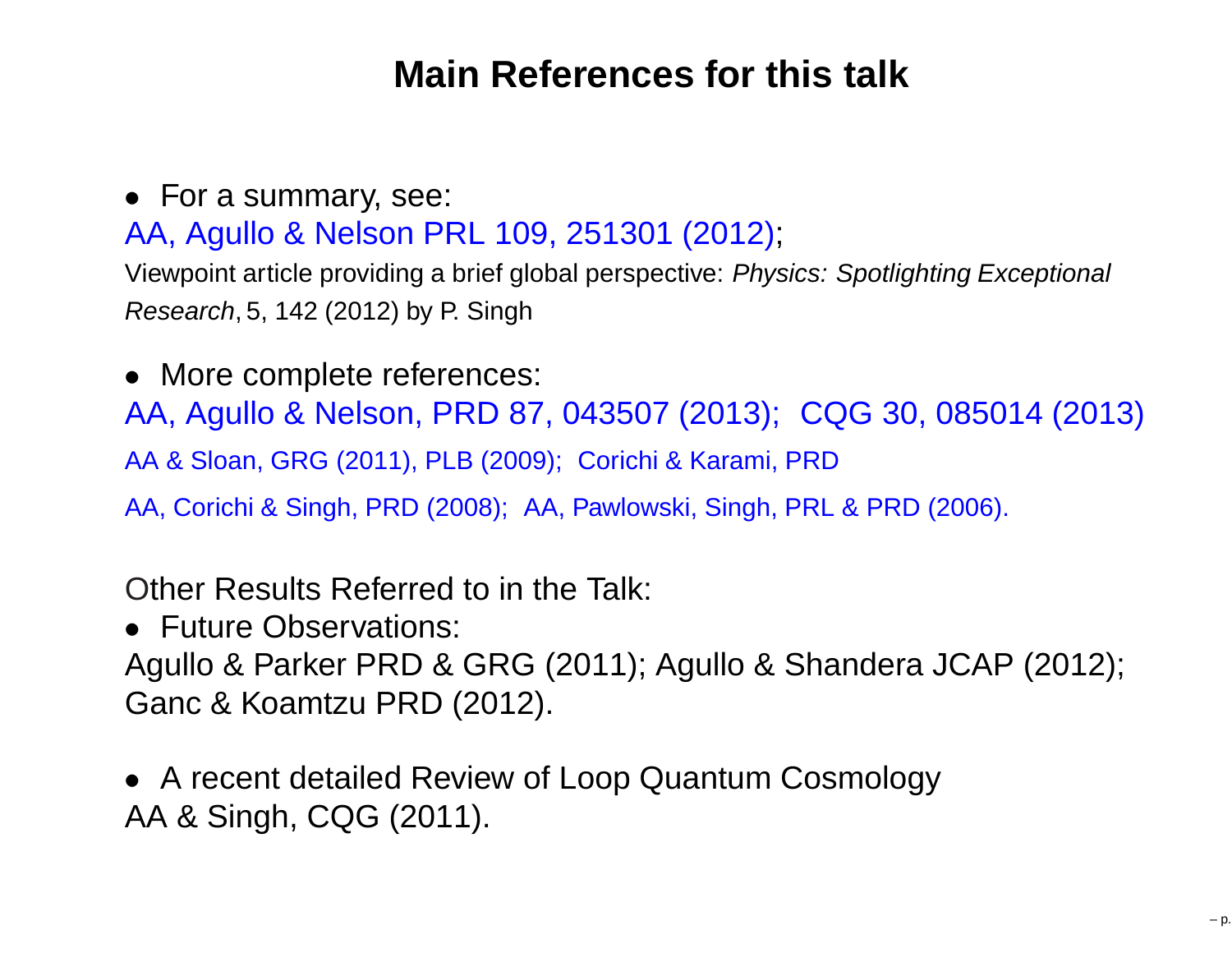#### **1. Inflation: Successes and Limitations**

• The Very Early Universe provides <sup>a</sup> natural arena to test quantumgravity: Guidance for formulating in detail the theoretical framework and confronting theories with observations.

• Standard tools used currently: FLRW solutions to Einstein's equations and quantum field theory of linear perturbations on it, ignoring the backreaction. Checked by self-consistency in the very early universe.

• Challenge to quantum gravity theories: Extend this theory the Planck regime where general relativity breaks down. Do theoretically self consistent extensions exist? Do they pass the current observational tests?Are there new predictions for future observations?

Goal: Probe these issues using Loop Quantum Gravity. Several relatedbut distinct ideas have been proposed. For pedagogical reasons I will present one continuous thread which is systematic in that it begins withthe classical theory and proceeds step by step with all inputs spelled out. Focus will be on the *inflationary scenario* although the framework is general.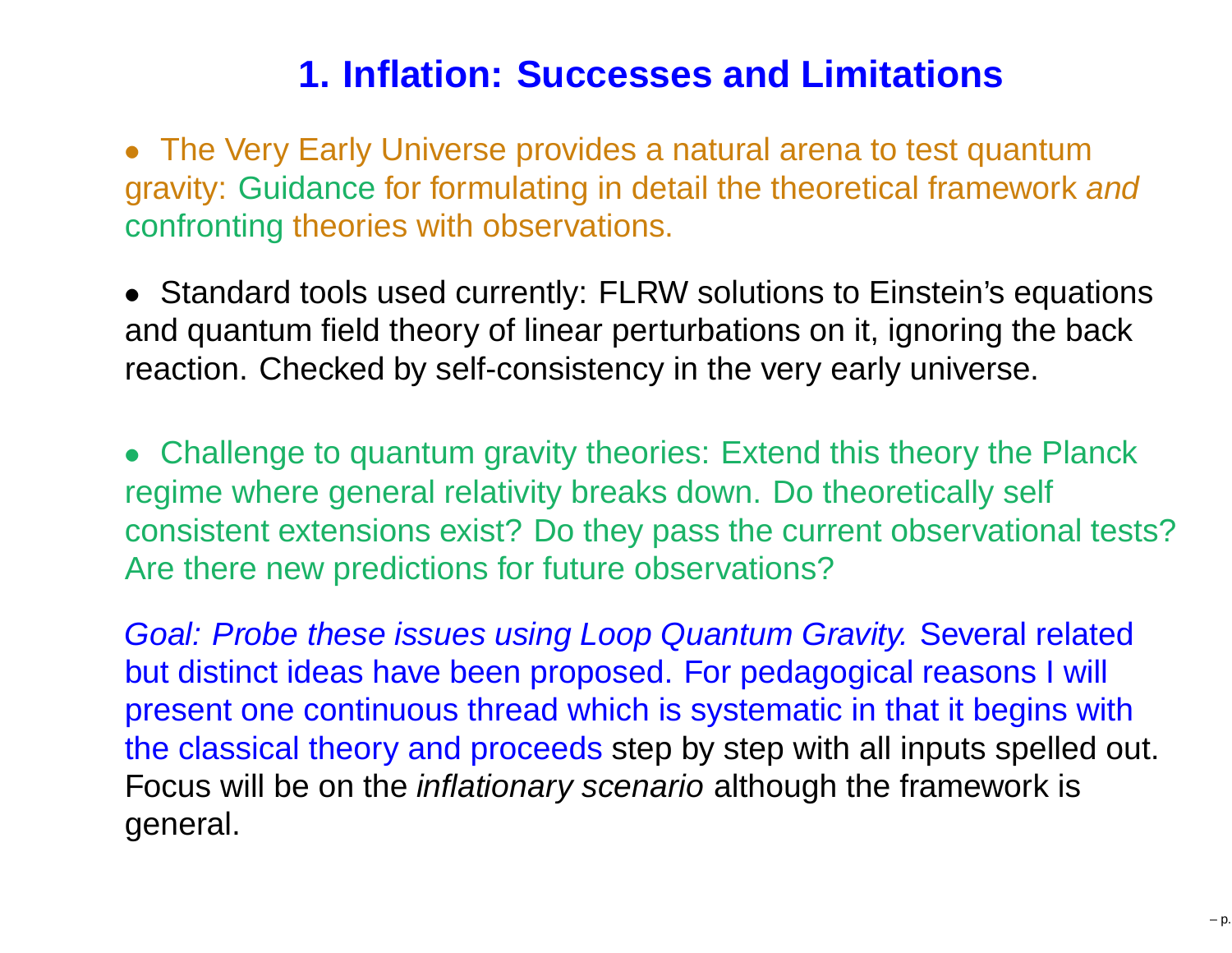#### **Inflationary Paradigm**

• Major success: Prediction of inhomogeneities in CMB which serve as seeds for structure formation. Observationally relevant wave numbers inthe range  $\sim (k_o, 2000 k_o)$  (radius of the observable CMB surface  $\sim \lambda_o$ ).

#### $\bullet$ Rather minimal assumptions:

1. Some time in its early history, the universe underwent <sup>a</sup> phase of accelerated expansionduring which the Hubble parameter  $H$  was nearly constant.

2. Starting from this phase till the CMB era, the universe is well-described by <sup>a</sup> FLRWbackground with linear perturbations. Only matter: inflaton in <sup>a</sup> suitable potential.

3. At the onset of this 'slow roll inflationary phase' Fourier modes of quantum fieldsdescribing perturbations were in the Bunch-Davis vacuum (at least for co-moving wavenumbers in the range  $\sim(k_o,\,2000k_o)$ ); and,

4. Soon after <sup>a</sup> mode exited the Hubble radius, its quantum fluctuation can be regarded as <sup>a</sup>classical perturbation and evolved via linearized Einstein's equations.

• Then QFT on FLRW space-times (and classical GR) implies the existence of tiny inhomogeneities in CMB seen by the <sup>7</sup> year WMAP data. **All large scale structure emerged from vacuum fluctuations!**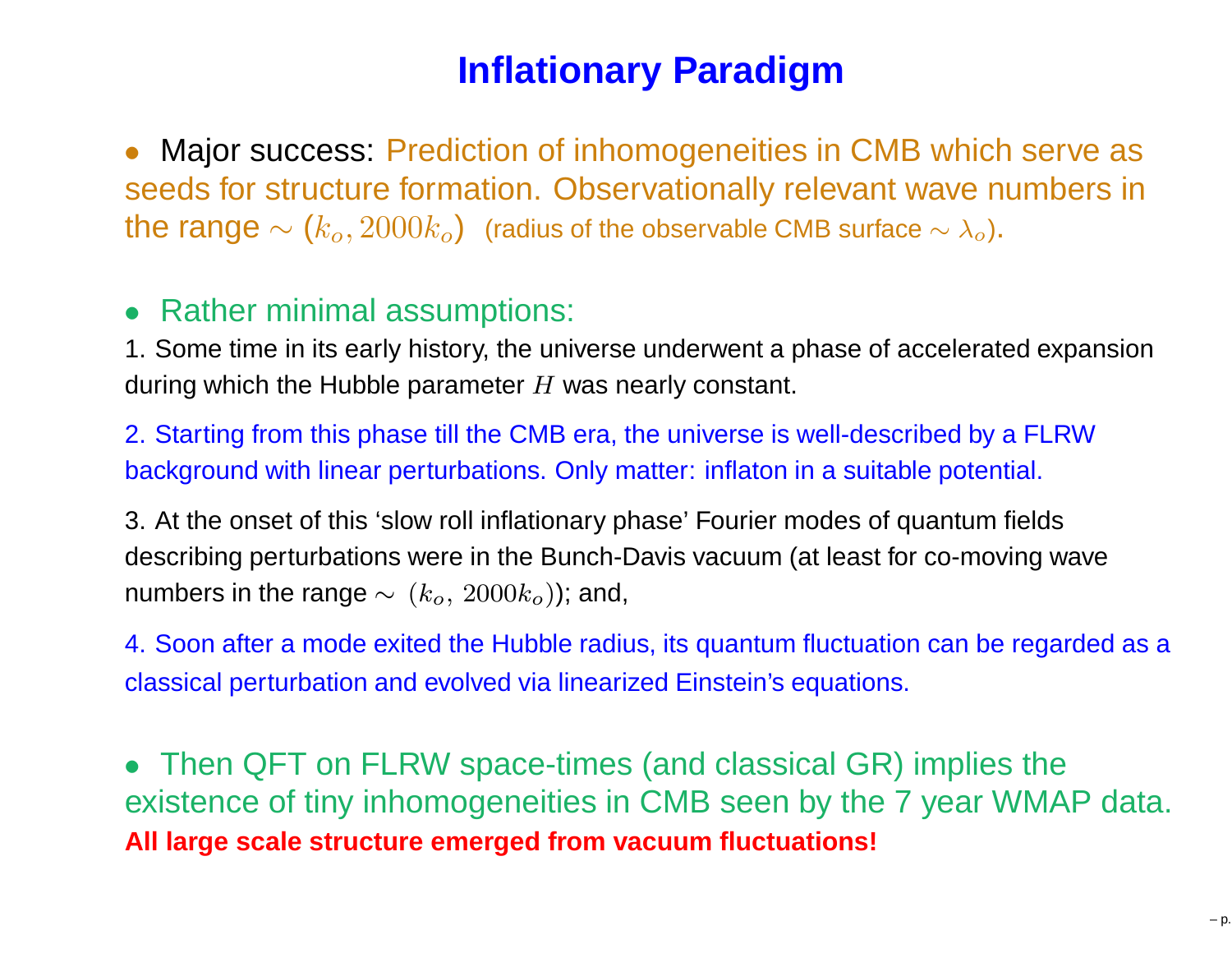### **Inflationary Paradigm: Incompleteness**

#### **Particle Physics Issues:**

• Where from the inflaton? <sup>A</sup> single inflaton or multi-inflatons? Interactions between inflatons? How are particles/fields of the standard model created during 'reheating' at theend of inflation? ...

#### **Quantum Gravity Issues:**

• Big bang singularity also in the inflationary models (Borde, Guth & Vilenkin). Is it resolved by quantum gravity as has been hoped since the 1970's? What is the nature of the quantum space-time that replaces Einstein'scontinuum in the Planck regime?

• Does the slow-roll inflation used to explain the WMAP data naturally arise from natural initial conditions 'at the Beginning' that replaces the bigbang in quantum gravity?

• In classical GR, if we evolve the modes of interest back in time, they become trans-Planckian. Is there a QFT on quantum cosmological<br>space, times peodod to adequately bendle physics of that stoge? space-times needed to adequately handle physics at that stage?

• Can one arrive at the Bunch-Davis vacuum (at the onset of the WMAP slow roll) from more fundamental considerations?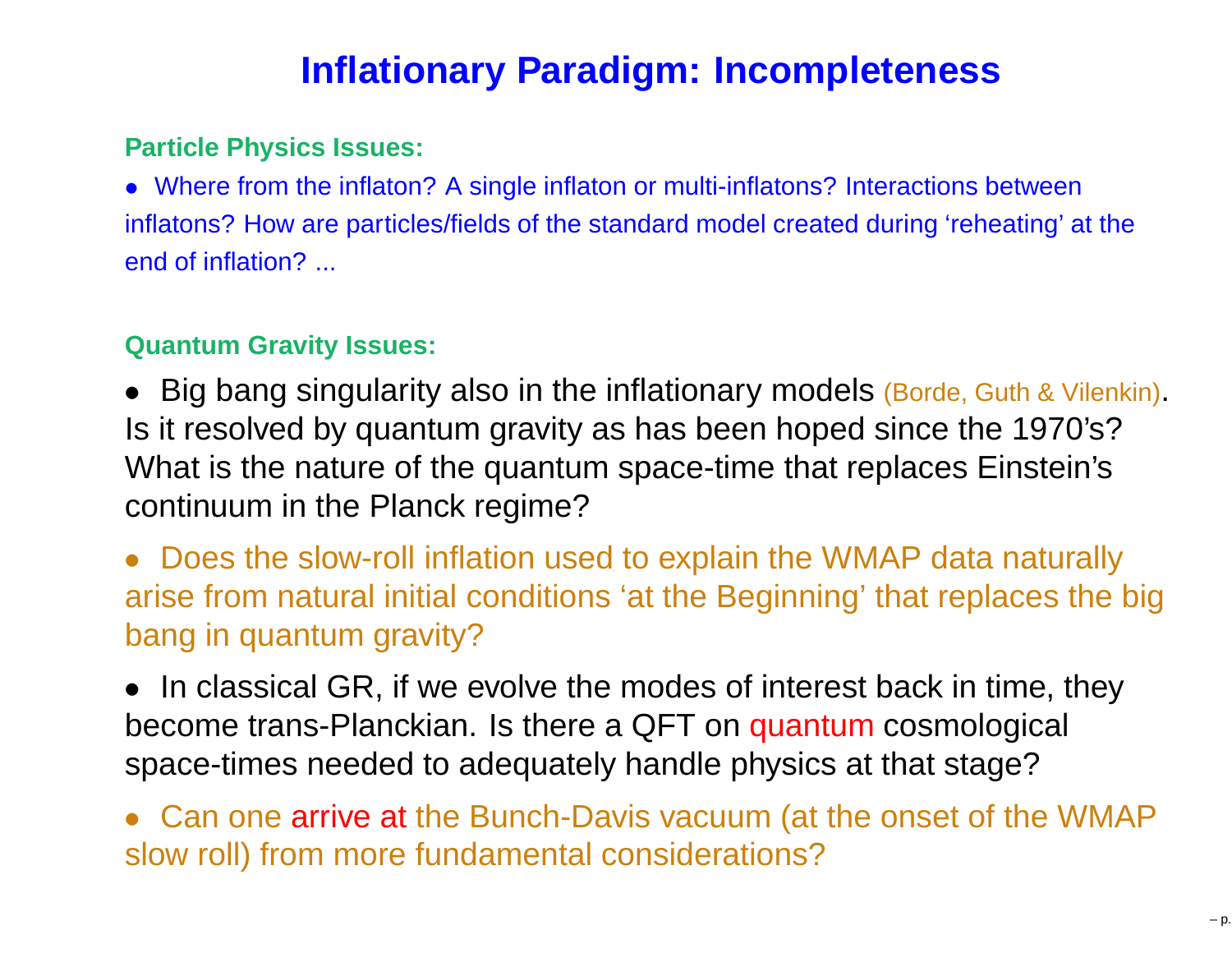#### **'Standard' View & its limitations**

Why Planck scale physics could affect the scenario

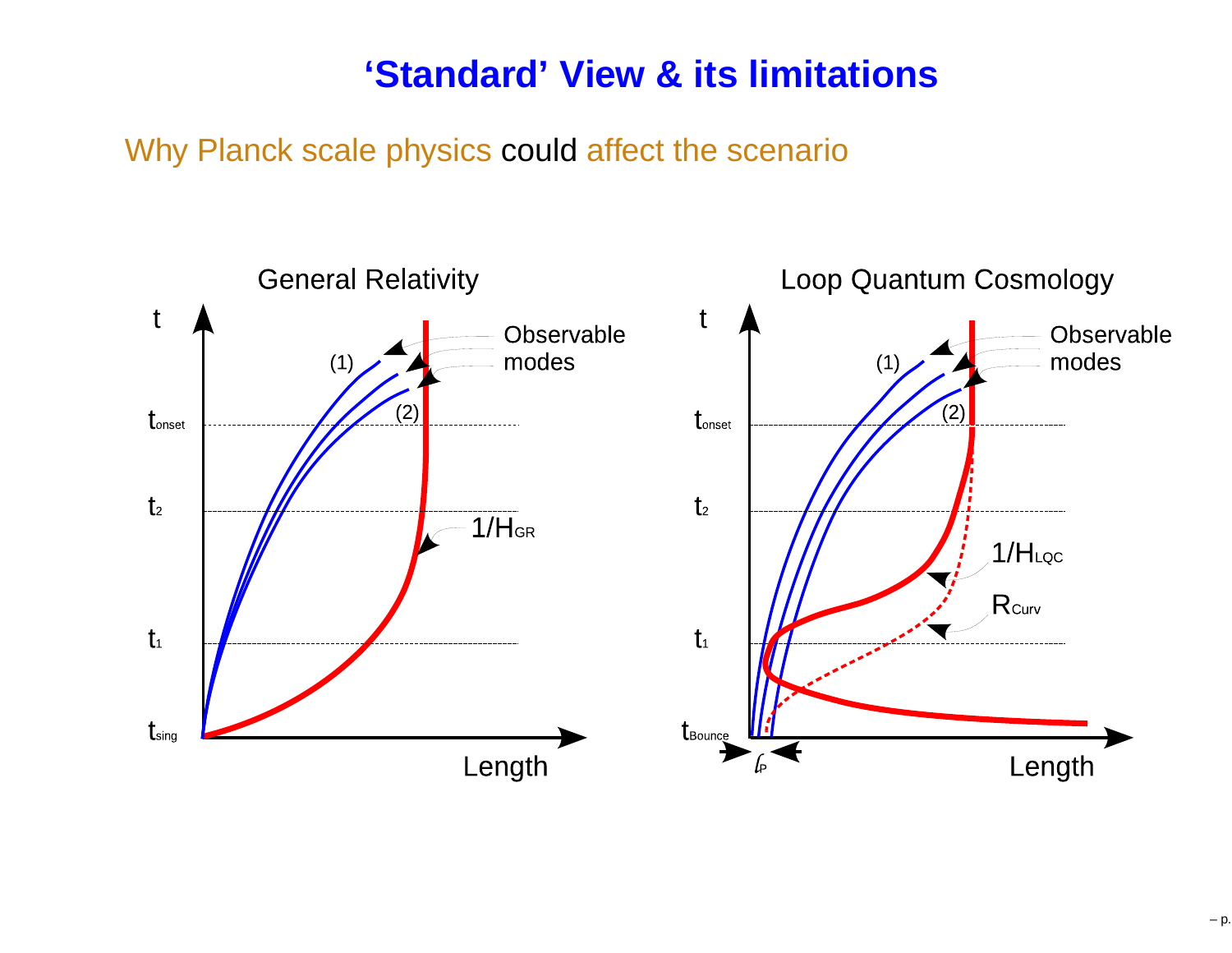## **2. The LQG Strategy**

#### **Quantum Gravity Issues:**

• Big bang singularity also in the inflationary models (Borde, Guth & Vilenkin). Is it resolved by quantum gravity as has been hoped? Nature of the quantum space-time that replaces Einstein's continuum in the Planckregime?

Einstein's Views on the Big Bang Singularity:

"One may not assume the validity of field equations at very highdensity of field and matter and one may not conclude that thebeginning of the expansion should be <sup>a</sup> singularity in themathematical sense."A. Einstein, <sup>1945</sup>

• In Loop Quantum Gravity, singularities have been resolved in <sup>a</sup> largenumber of cosmological models including the (Flat & Closed) FLRWmodels, Zero and non-zero <sup>Λ</sup>, Anisotropic Bianchi models, & Gowdy models that have simplest types of inhomogeneities. Mechanism: Quantum Geometry underlying Loop Quantum Gravity.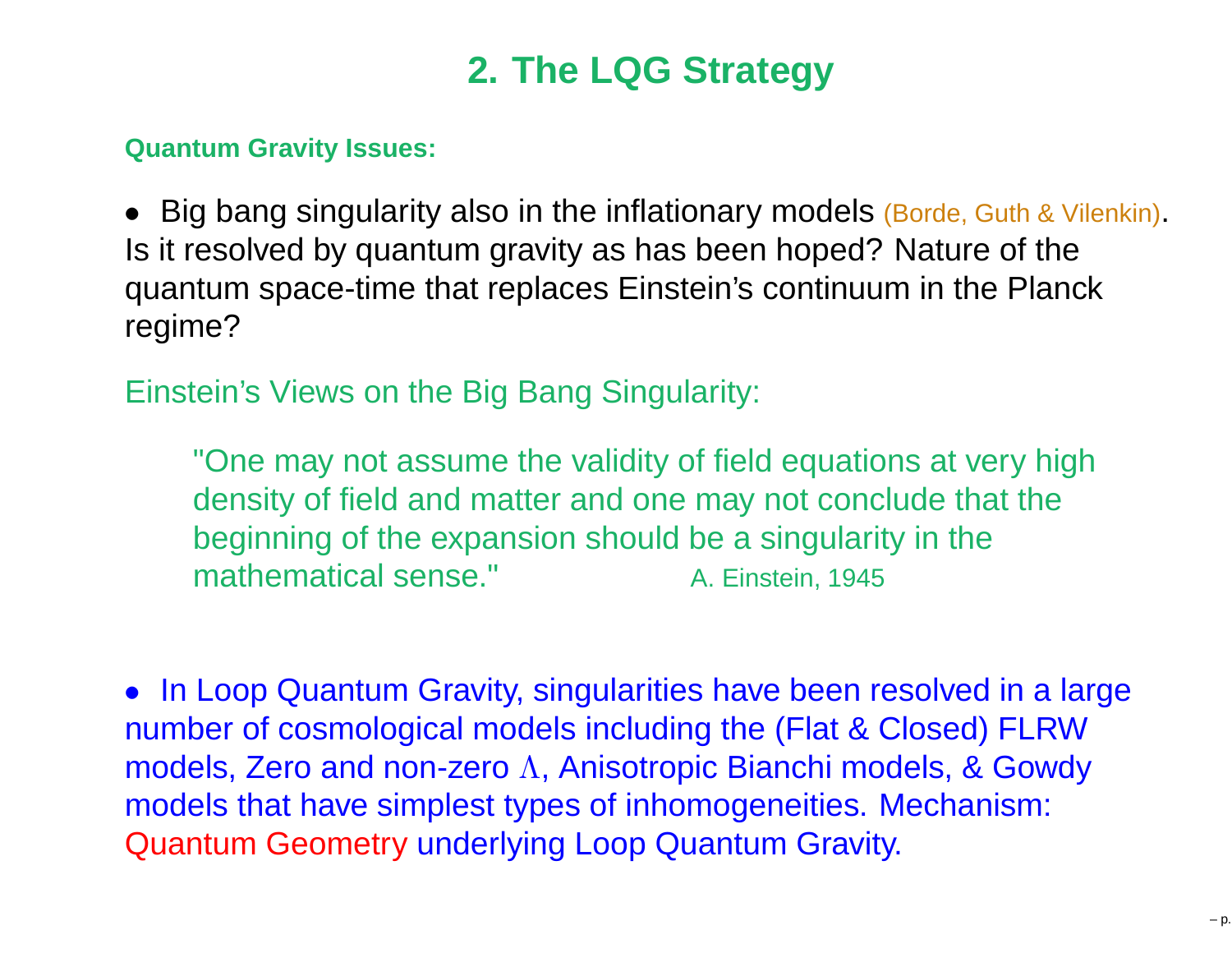#### **Singularity Resolution:** (1/2)m2 $^{2}\phi^{2}$  Potential



Expectations values and dispersions of  $\hat{V}|_\phi$  for a massive inflaton  $\phi$  with phenomenologically preferred parameters (AA, Pawlowski, Singh). The Big Bang is replaced by <sup>a</sup> Big Bounce.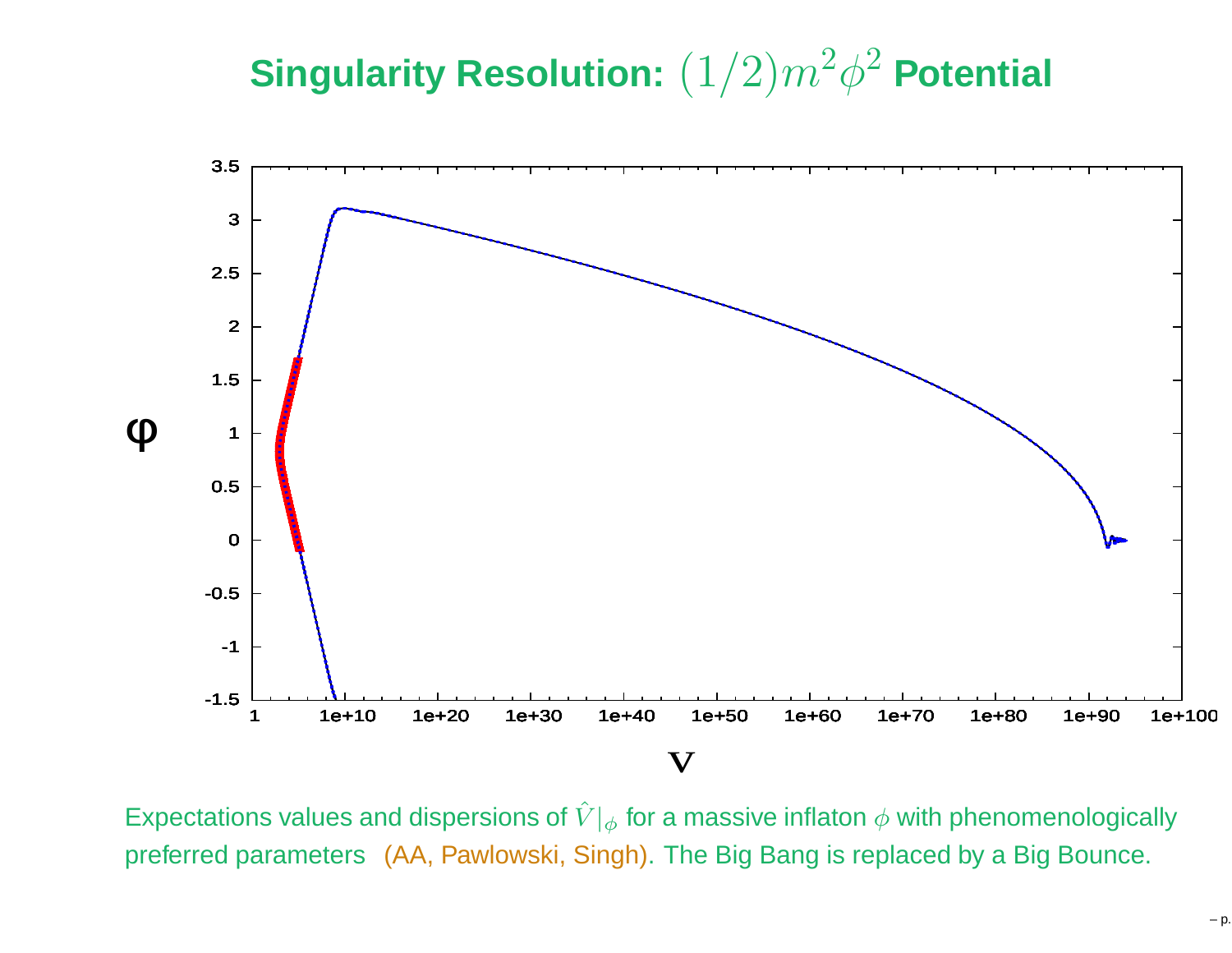#### **General Inhomogeneous Perturbations**

• The mainstream strategy in LQG: Don't have <sup>a</sup> complete quantum gravity theory. Progress has occurred by first truncating the classical theory to the physical problem under consideration and then passing to quantum theory using LQG techniques. Successes: Study of quantumhorizons, the graviton propagator, and simple cosmological models.

• For inflation, the sector of physical interest: FLRW background with aninflation  $\phi$  in a suitable potential as matter, together with first order perturbations.

• Our Approach: Use the truncation provided by this cosmological sector. (In numerical simulations,  $V(\phi)=(1/2)m^2$  inhomogeneities, but as perturbations. Thus, quantum fields representing $^{2}\phi^{2}.$ ) The sector includes scalar and tensor perturbations now propagate on a quantum FLRW<br>coemetry as discussed in Lecture 2, 'Trene Planckien' issues are fac geometry as discussed in Lecture 2. 'Trans-Planckian' issues are faced squarely. Caveat: Have to check self-consistency of this truncation! Is the back reaction on quantum geometry negligible even in the Planck regime?If so, there we would have <sup>a</sup> self consistent extension of the inflationaryparadigm to the Planck regime.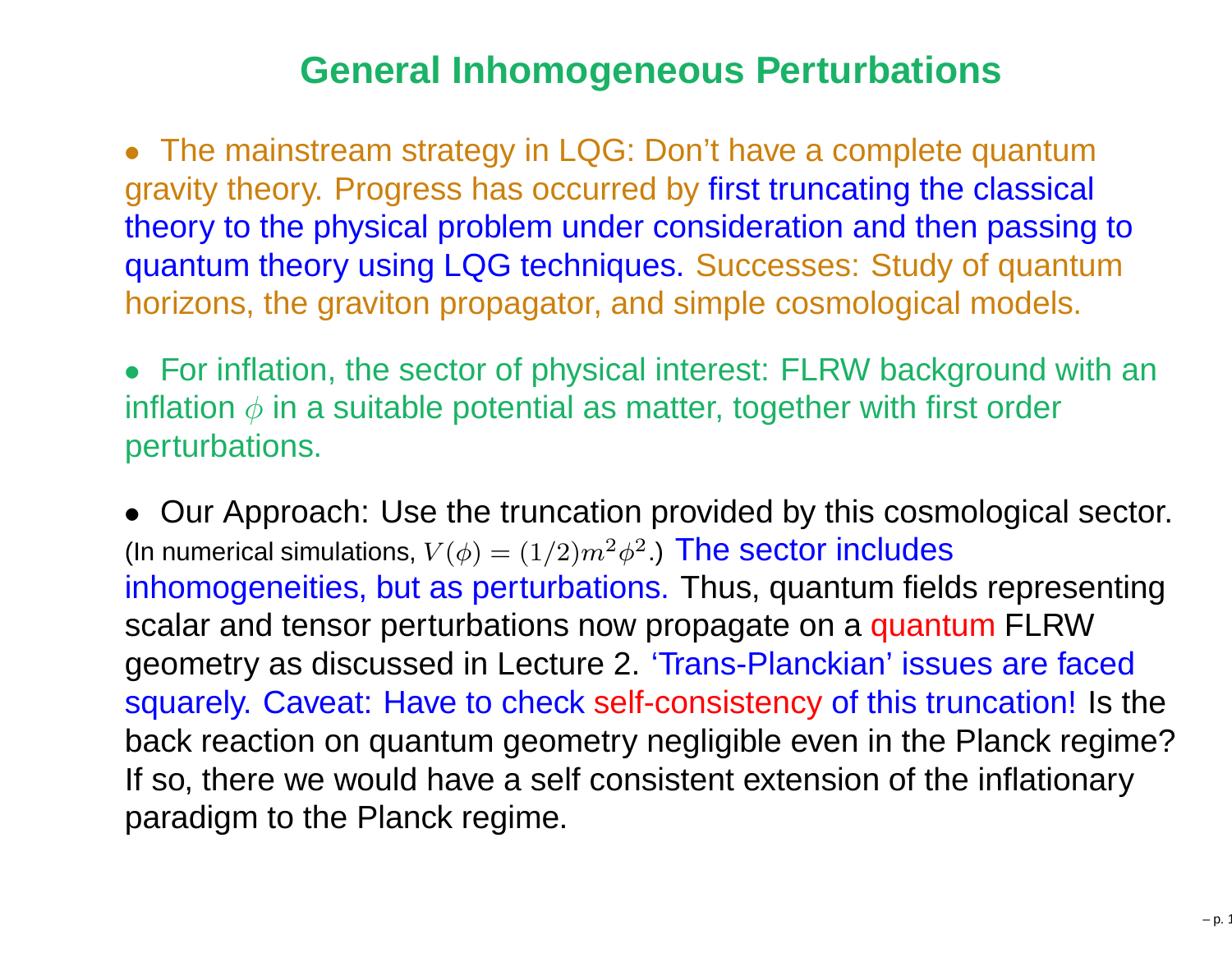### **Cosmological Perturbations: Truncated theory**

• Truncated Phase Space  $\Rightarrow$   $\{(v, \phi; \delta h_{ab}(x), \delta \phi(x))\}$ and their conjugate momenta $\}$ 

Quantum Theory: Start with  $\boldsymbol{\Psi}(v,\phi; \,\delta h_{ab}(x),\delta\phi(x))$  and proceed to the  $\cdot$  + quantum theory using LQG techniques.

• Test field approximation:  $\Psi = \Psi$ <br>quantum state in the hemogeneous  $_{o}(\mathit{v},\phi)\otimes\psi(\delta h_{ab},\phi)$ ,  $\Psi_{o}$ **Contract Contract Contract**  quantum state in the homogeneous sector. Provides QUANTUM $_{o}$  a physical background geometry.

 $\bullet~$  Linearized constraints  $\Rightarrow \psi(\delta h_{ab},\phi)=\psi(T^{(1)},T^{(2)},\mathcal{R};~\phi)$ , where  $T^{(1)}, T^{(2)}$  are the tensor modes and  $R$  the scalar mode. In the Planck<br>regime of interest  $\phi$  serves as the 'internal/relational time', wherease regime of interest,  $\phi$  serves as the 'internal/relational time'.  $\psi$  propagates on the quantum geometry determined by  $\Psi_o.$ 

 $\bullet\;$  Idea: Choose  $\Psi_o(v,\phi)$  to be sharply peaked at an effective LQC solution  $g_{ab}^o$ . Such 'coherent states' exist. First question: Does the inflationary phase occur generically in such quantum geometries  $\Psi_o$ ?  $_{ab}^o$ . Such 'coherent states' exist. First question: Does the required To answer this, need to first examine the constraints on the onset of inflation imposed by observations.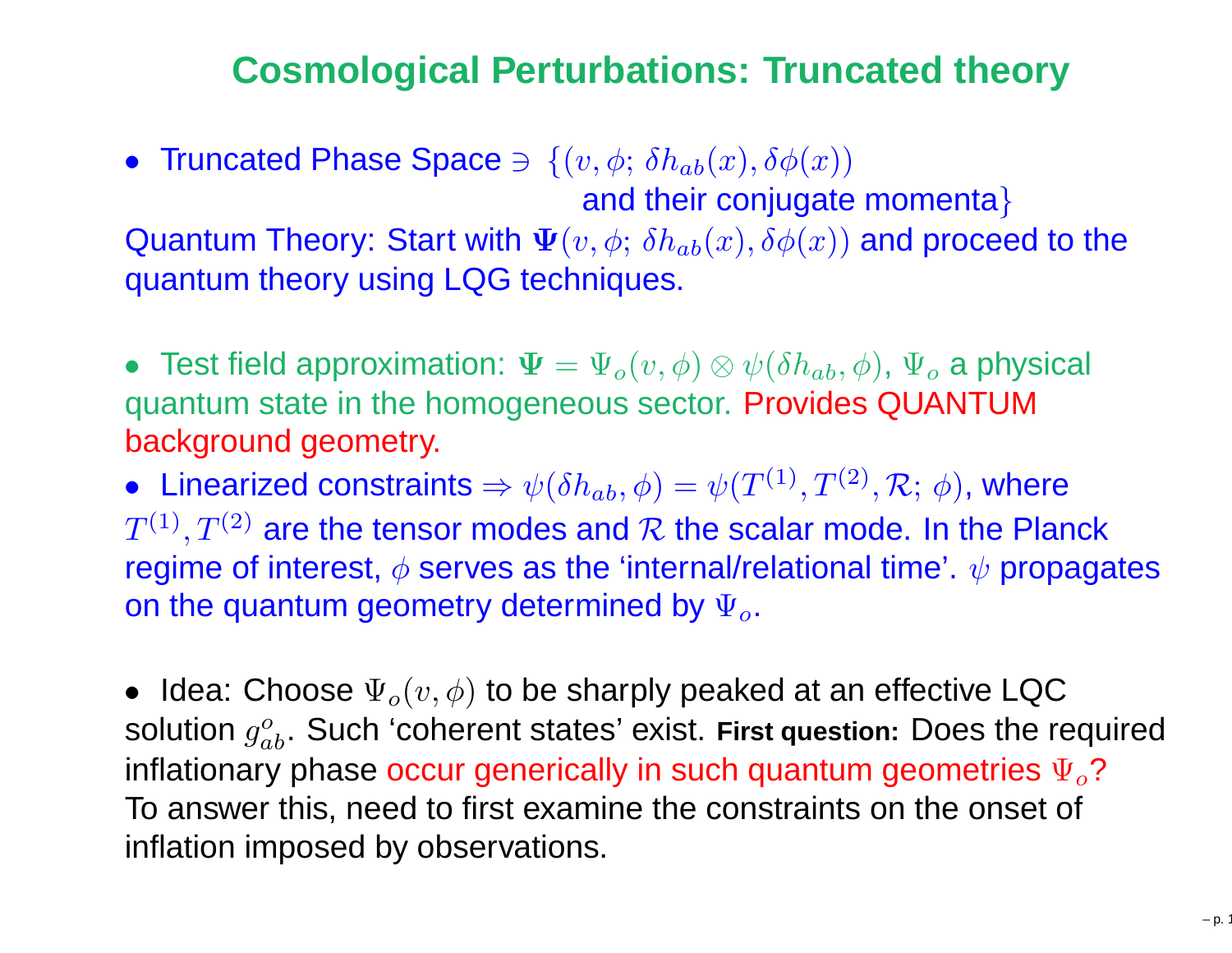#### **Constraints From the <sup>7</sup> year WMAP Data**

 $\bullet~$  The reference co-moving wave number used by WMAP:  $~k_{\star}$ Slow roll parameter  $\epsilon=-\dot{H}/H^2=(3\text{KE})/2\rho$  &  $\epsilon_V:=1/16\pi\left(V'/V\right)^2/2$  $_{\star} = 8.58\,k_o$ approximately equal when  $\epsilon\ll1$ . (Difference of order  $\epsilon^2$ ). ;<br>;

• Within inflationary models, the power spectrum is given by  $\Delta_\tau^2$  $\frac{2}{\mathcal{R}}(t(k_{\star})) = \frac{H}{\pi \epsilon}$  $\frac{H^2(t(k_{\star}))}{\pi \epsilon\left(t(k_{\star})\right) m_{\text{F}}^2}$ and the scalar spectral index is given by  $n_s(t(k_{\star})) = 1-\frac{1}{2}$ Pland WMAP gives  $\,\Delta^2_{\tau}$  $\frac{2}{\mathcal{R}}(t(k_{\star})) = 2.43 \times 10^{-7}$ 9 $-\frac{\mathrm{d}\ln\Delta_\mathrm{F}^2}{\mathrm{d}\ln\mathrm{k}}$  $_{\rm R}$  <sup>d</sup> ln <sup>k</sup>I I  $\mathbf{k}$ ⋆ $= 0.968$ with error bars of about  $\pm 4.50\%$  for  $\Delta_{\mathcal{R}}$  $\mathcal{R}$  and  $\pm 1.25\%$  for  $n_S$ .

• For the  $(m^2)$ one determines inflaton mass and all the parameters at  $t=t_{k_\star}$ :  $^2\phi ^2$  $^{2}/2)$  potential, using GR and these two observed values,  $\phi(t(k_{\star})) = \pm 3.15 \, m_{\text{Pl}}; \quad \epsilon(t(k_{\star})) = 8 \times 10^{-3} \, m_{\text{Pl}}^2; \quad m = 1.21 \times 10^{-3} \, m_{\text{Pl}}^2$ (The LQC corrections to these parameters completely negligible because ; $^3\,m_\texttt{t}^2$  $\frac{2}{\text{Pl}}$ ;  $m = 1.21 \times 10^{-6}$ ; $^\circ$   $m_{\rm Pl}$  .  $\rho(t_{k_{\star}}) \approx 7.32 \times 10^{-12}$  $^2m_\mathrm{\scriptscriptstyle L}^4$  $_{\rm Pl}^4$  .)

• Question: Which effective LQC trajectories, starting from the bounce,<br>pass through this tipy region of phase space within the WMAD error ber pass through this <mark>tiny</mark> region of phase space within the WMAP error bars?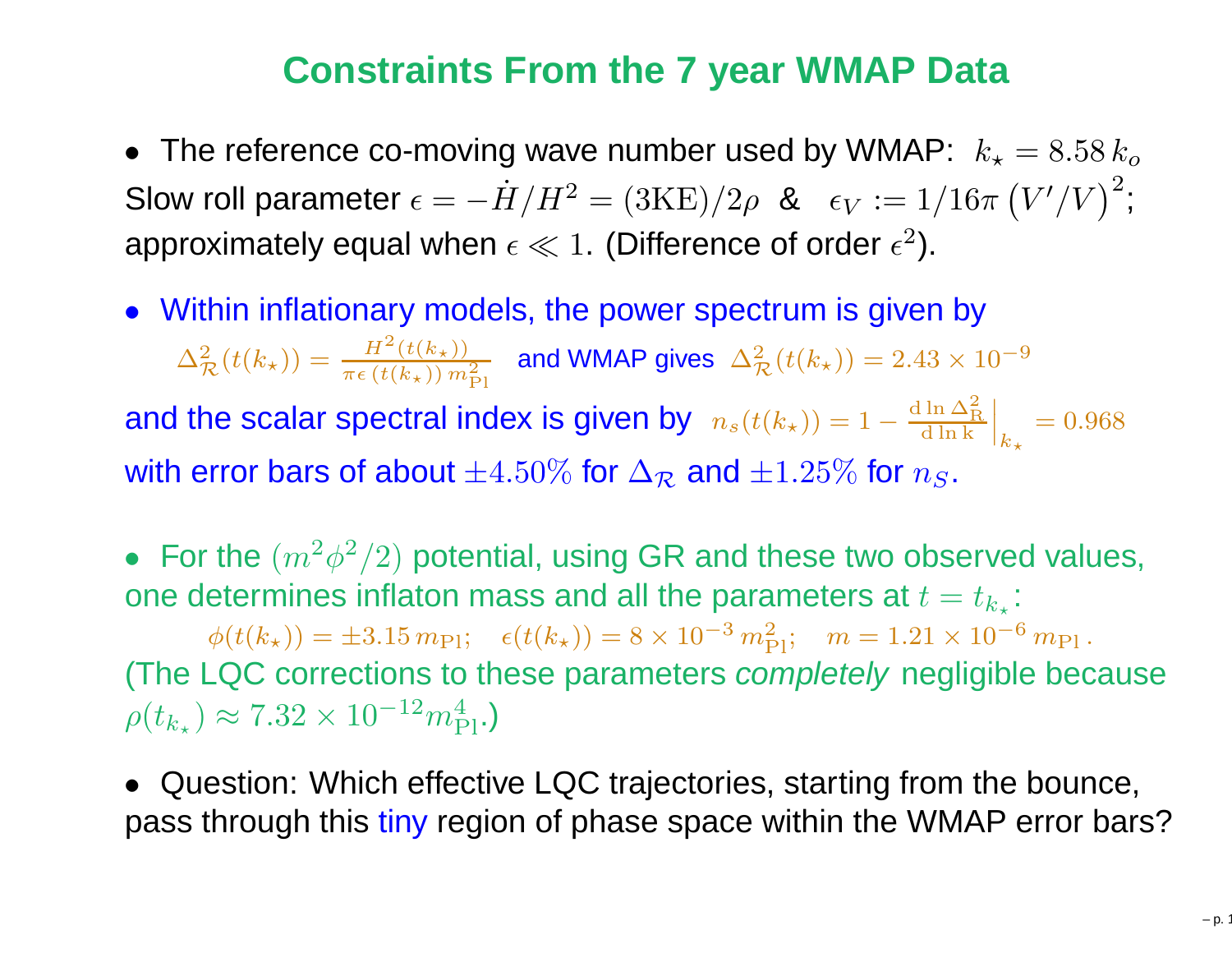## ${\bf \Psi}_o$  **Quantum <code>FLRW</code> Background Geometry**  $\Psi_o$

• Let us start with generic data at the bounce **in the effective theory** and evolve. Will the solution enter slow roll at energy scale $\rho \approx 7.32 \times 10^{-12} m_{\rm Pl}^4$  determined from the 7 year WM orders of magnitude from the bounce to the onset of the desired slow roll!  $^2m_\mathrm{\scriptscriptstyle L}^4$  $_{\rm Pl}^4$  determined from the 7 year WMAP data ? Note: 11

• Answer:  $YES$ . In LQC,  $|\phi_{\rm B}| \in (0, 7.47 \times 10^5$  evolves to <sup>a</sup> solution that encounters the slow roll compatible with the <sup>7</sup> $^5$ ). If  $\phi_{\rm B} \ge 0.93$ , the data year WMAP data sometime in the future. In this sense, 'almost every' initial data at the bounce evolves to <sup>a</sup> solution that encounters the desiredslow roll sometime in the future. (AA & Sloan, Corichi & Karami)

• Result stronger than the 'attractor' idea because it refers to the specific parametersof the slow roll compatible with WMAP.

• Hence, for the background quantum geometry, we can choose a 'coherent' state  $\Psi_o$ at an effective trajectory with  $\phi_\mathrm{B}>0.93$  and  $_o$  sharply peaked evolve using LQC. WMAP slow roll phase ensured! Choice of  $\Psi_o\,\sim\phi_B;$  Free parameter in LQC.

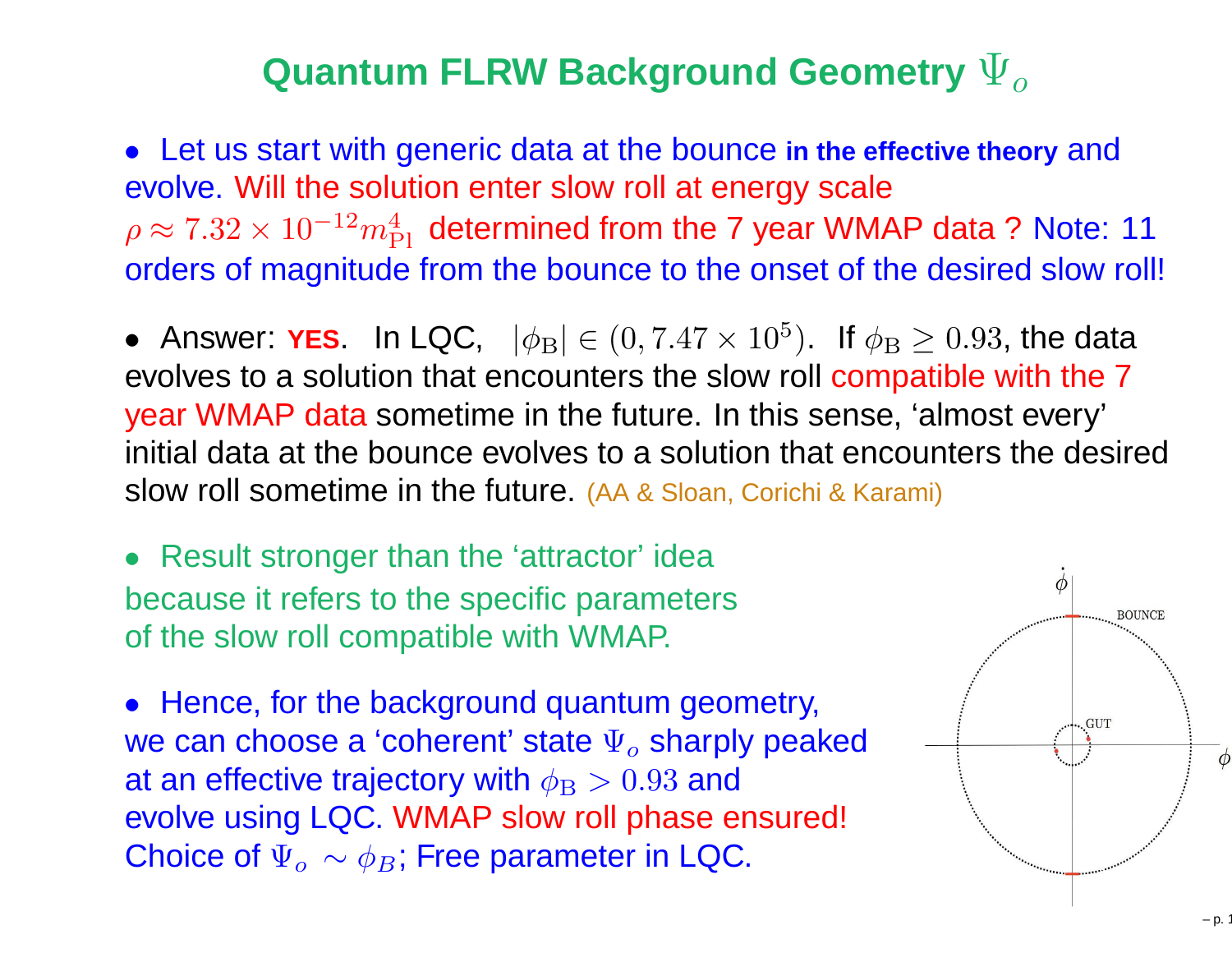# **Initial conditions on**  $\psi$

•  $\Psi_o$ : very special because assumed to be a 'coherent state' at the bounce. But the peak is at a <mark>generic</mark> point of the FLRW phase space.

•  $\psi$ : Hilbert space  $\mathcal H$  of perturbations on the quantum geometry  $\Psi_o$  is anonned by 4th adiabatic erder states on the smooth Friedmann motri spanned by 4th adiabatic order states on the smooth Friedmann metric $\bar{g}_{ab}$ . Excellent control.

•**•** Initial conditions: Since  $\Psi_o$  (and hence  $\bar{g}_{ab}$ ) is homogeneous and isotropic, demand that: (i)  $\psi \in \mathcal{H}$  also invariant under translations and<br>retations: ii) Ensures that back reaction can be neglected at the bound rotations; ii) Ensures that back reaction can be neglected at the bounce; and (iii) Minimizes fundamental uncertainties at the bounce. (For tensorModes: A quantum version of Penrose's Weyl Curvature Hypothesis.

• Intuitive Physical Meaning: Demanding initial quantum homogeneity<br>and isotropy. Houristic justification: Because of inflation, the observable and isotropy. Heuristic justification: Because of inflation, the observableuniverse has size of  $\leq\ 10\ell_{\rm Pl}$  at the bounce. The repulsive force of<br>quentum geometry dilutes all inhemagemetries at this seals. So un quantum geometry dilutes all inhomogeneities at this scale. So universe is as homogeneous and isotropic as the uncertainty principle allows it to be!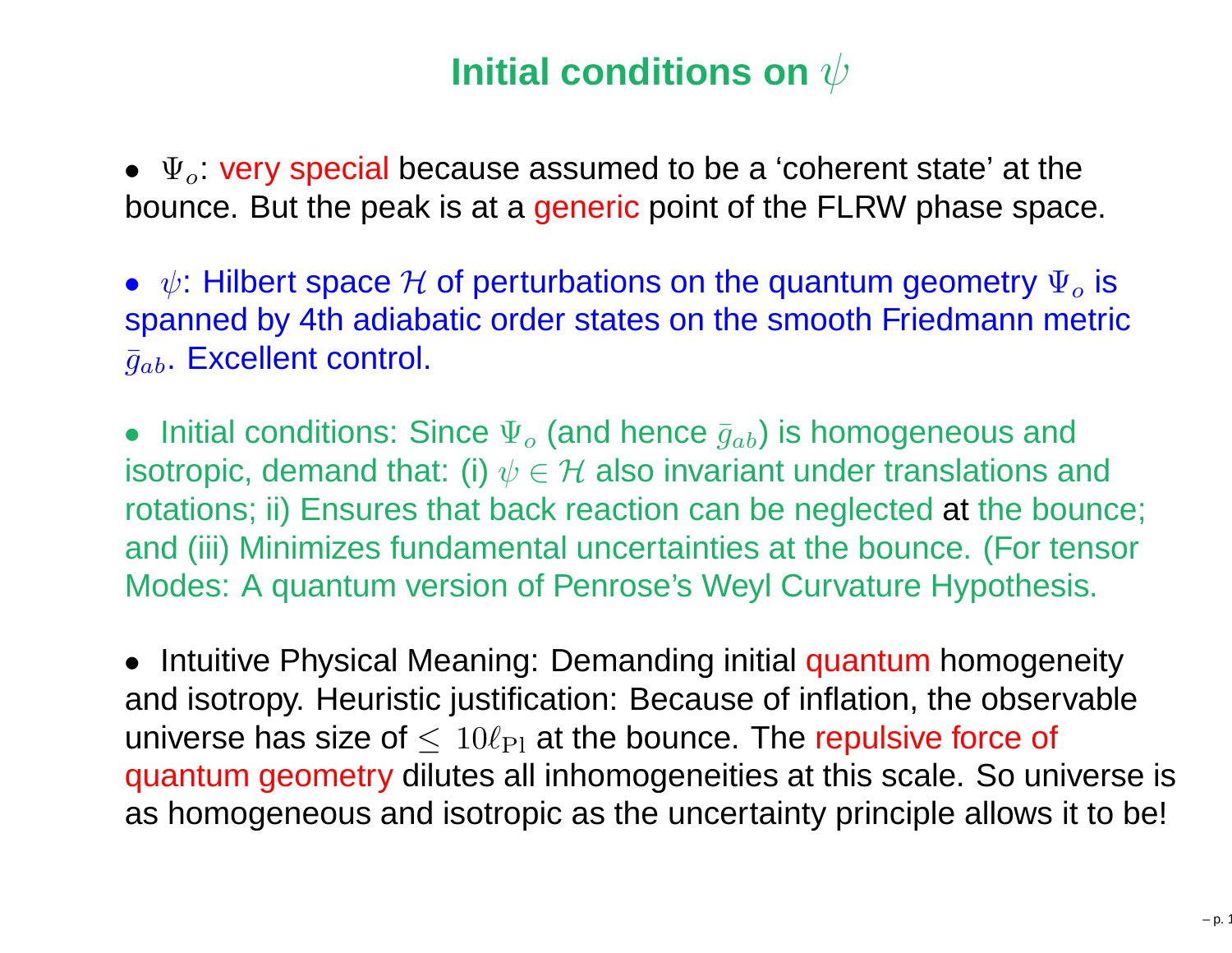### **Recall: Open issues**

Let us pause to review the tasks for extending the inflationary paradigm to the Planck regime.

- Big bang singularity also in the inflationary models (Borde, Guth & Vilenkin). Is it resolvedby quantum gravity as had been long hoped? What is the nature of the quantum space-timethat replaces Einstein's continuum in the Planck regime?  $\;\sqrt$
- In the systematic evolution from the Planck regime in the more complete theory, does <sup>a</sup>slow roll phase compatible with the WMAP data arise generically or is an enormous fine tuning needed?  $\sqrt{ }$
- • In classical GR, if we evolve the modes of interest back in time, they become trans-Planckian. Is there a QFT on quantum cosmological<br>space, times peodod to adequately bendle physics of that stoge? **Y** space-times needed to adequately handle physics at that stage? **Yes!** The basic framework was developed in 2009 (AA, Lewandowski, Kaminski). Can it be further developed to obtain well-defined stress energy operators in this new theory to examine if the back reaction is negligible, i.e. justify the truncation procedure even in the Planck regime?
- Can one arrive at the Bunch-Davis vacuum (at the onset of the WMAP slow roll) from more fundamental considerations? **Yes** for most of the parameter space but **No** on <sup>a</sup> small window.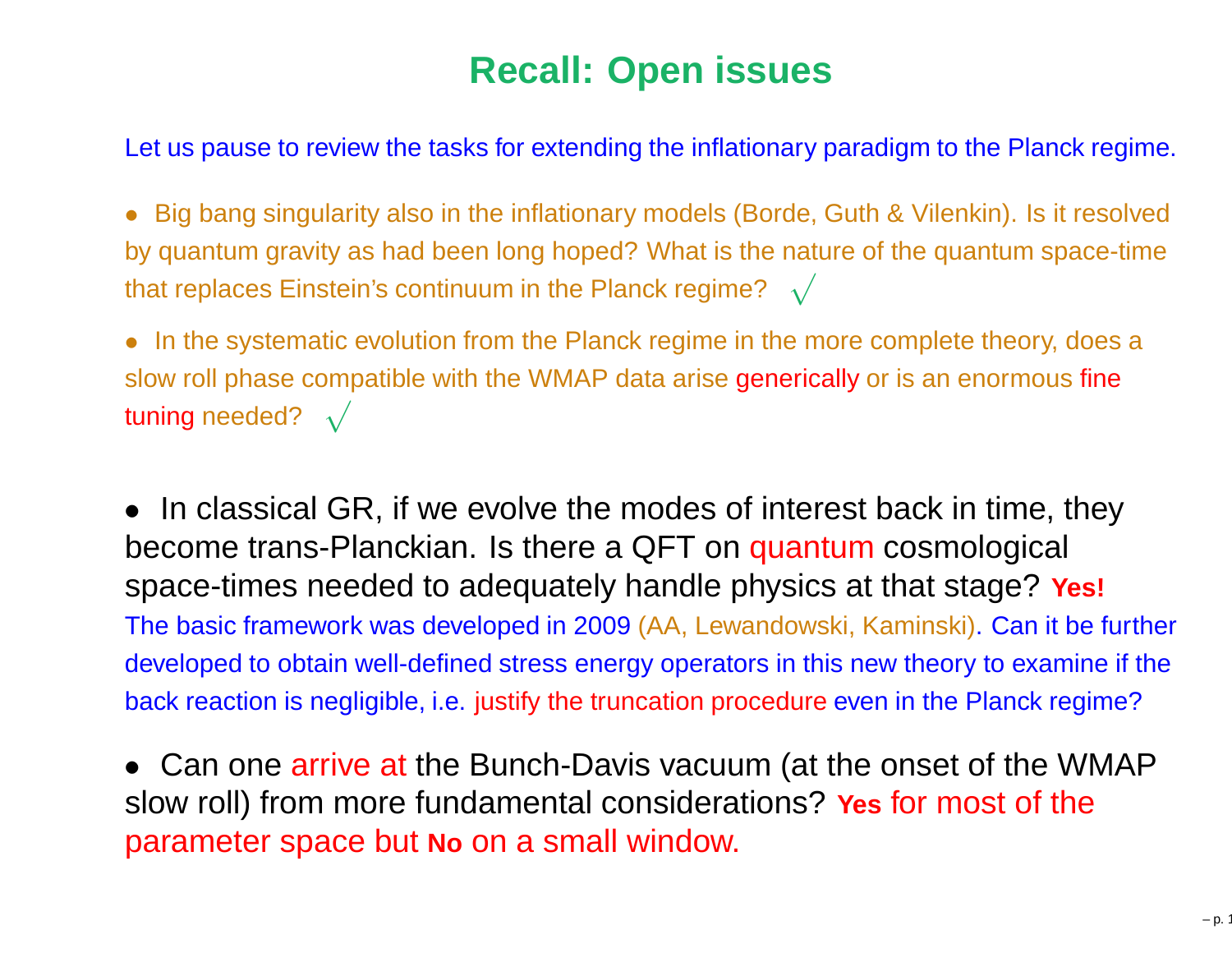#### **QFT on cosmological quantum space-times**

First, thanks to the background quantum geometry, trans-Planckian<br>modes pess no problem, provided the test field epproximation hold: modes pose no problem, <mark>provided</mark> the test field approximation holds:  $\rho_{\mathrm{Pert}}\ll\rho_{\mathrm{BG}}$  all the way from the bounce to the onset of slow roll.

• Second, surprisingly, truncated dynamics of  $\hat{T}^{(1)}, \hat{T}^{(2)}, \hat{\mathcal{R}}$  on the quantum geometry of  $\Psi_o$  is mathematically equivalent to that of  $\tilde{T}$  $\hat{\mathcal{R}}$  as quantum fields on a smooth space-time with a 'dressed' effective,  $_o$  is mathematically equivalent to that of  $\hat T^{(1)}, \hat T^{(2)},$ **c-number metric**  $\bar{g}_{ab}$  (whose coefficients depend on  $\hbar$ ):

$$
\bar{g}_{ab}dx^a dx^b = \bar{a}^2(-d\bar{\eta}^2 + d\vec{x}^2)
$$

with

 $d\bar{\eta}=$  $=\langle \hat{H}_o^{-1}$  $\frac{1}{\sqrt{2}}$ 2 $\langle \hat{H}_o^{-1/2}\rangle$   $[\langle \hat{H}_o^{-1}$  $\frac{1}{\sqrt{2}}$ 2 $\bar{a}^{1/2}\hat{a}^{4}$  $^4\hat{H}_{o}^{-1}$  $\frac{1}{\sqrt{2}}$ 2 $\binom{-1/2}{0}$ ]<sup>1</sup>  $\frac{1}{\sqrt{2}}$  $^{2}d\phi;\,\,\,\,\,\,\,\,\,\bar{a}^{4}=(\langle \hat{H}_{o}^{-1}% \rangle)^{2}=\langle \hat{H}_{o}^{-1}\rangle^{2}$  $\frac{1}{\sqrt{2}}$ 2 $\int_{0}^{-1/2} \hat{a}^{4}$  $^4\hat{H}_{o}^{-1}$  $\frac{1}{\sqrt{2}}$ 2 $\langle \hat{H}_o^{-1/2}\rangle)/\langle \hat{H}_o^{-1}\rangle$  $\begin{pmatrix} -1 \\ 0 \end{pmatrix}$ 

where  $H_o$  is the Hamiltonian governing dynamics of  $\Psi_o$  . Analogy with light propagating in <sup>a</sup> medium.

• Because of this, the mathematical machinery of adiabatic states, regularization and renormalization of the Hamiltonian can be lifted to the QFT on cosmological QSTs under consideration. Result: Full mathematical control on dynamics for computation of the CMB power spectrum, and spectral indices starting from the bounce.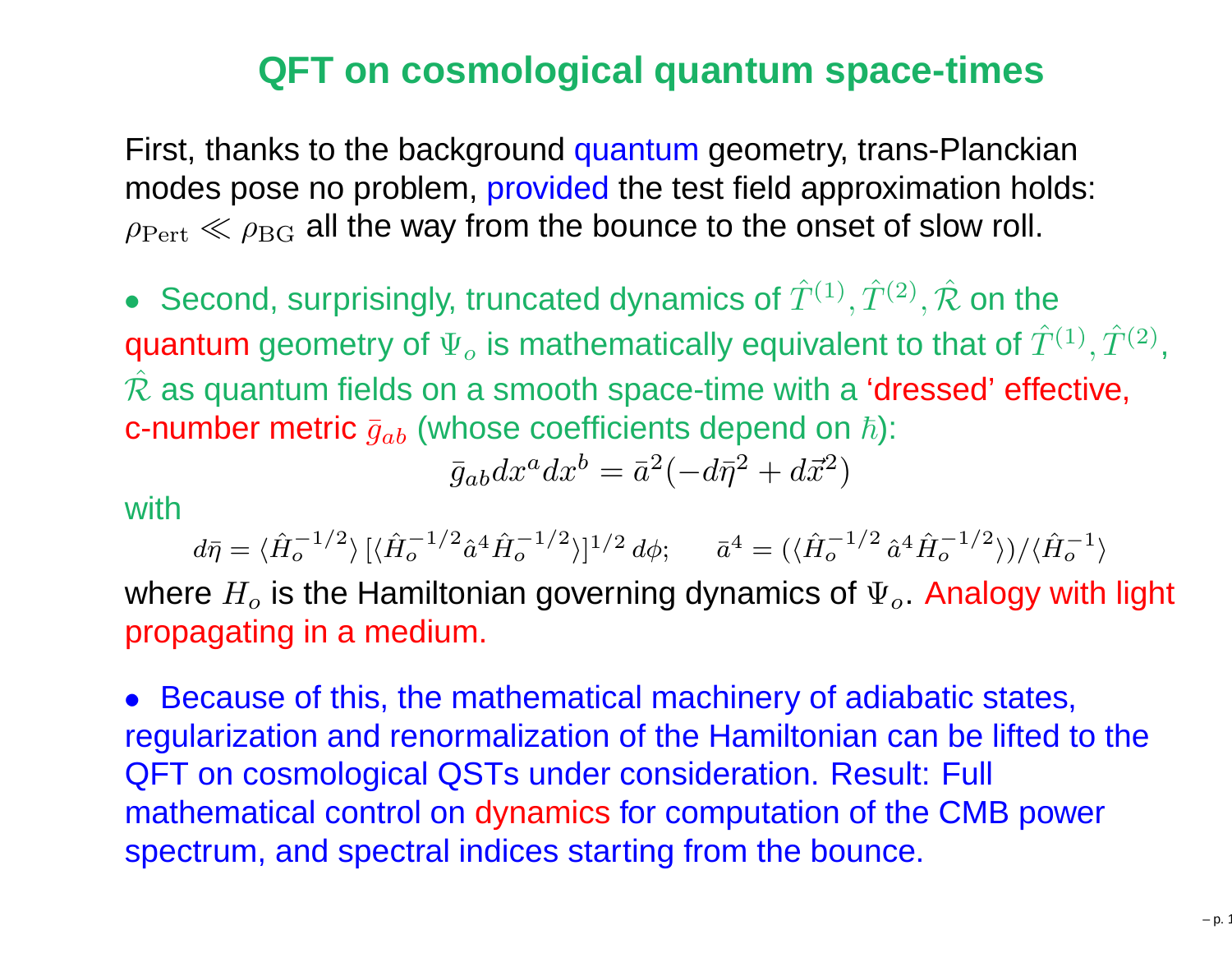## **Three Key Questions**

1. Does the back-reaction remain negligible as  $\psi$  evolves all the way to the onset of the slow roll compatible with WMAP?

If so, our truncation strategy is justified by self-consistency.

2. At the end of the WMAP compatible slow roll, do we recover theobserved power spectrum:  $\Delta_{\mathcal{R}}^2(k, t_{k^\star})$   $\approx$  $\approx \frac{H^2(t_{k^\star})}{\pi m_{\rm Pl}^2 \epsilon(t_{k^\star})}$ ?

If so, we would have obtained a quantum gravity completion of the inflationary paradigm.

3. Does  $\psi(T_{\bar k}^{(1)}, T_{\bar k}^{(2)}, {\cal R}_{\bar k}; \, \phi_{\rm B})$  evolve to a state which is indistinguishable from the Bunch Davis vacuum at the onset of slow roll or are theredeviations with observable consequences for more refined futureobservations (e.g. non-Gaussianitities in the bispectrum)?(Agullo & Shandera; Ganc & Komatsu)

If so, we will have observational glimpses into Planck scale physics.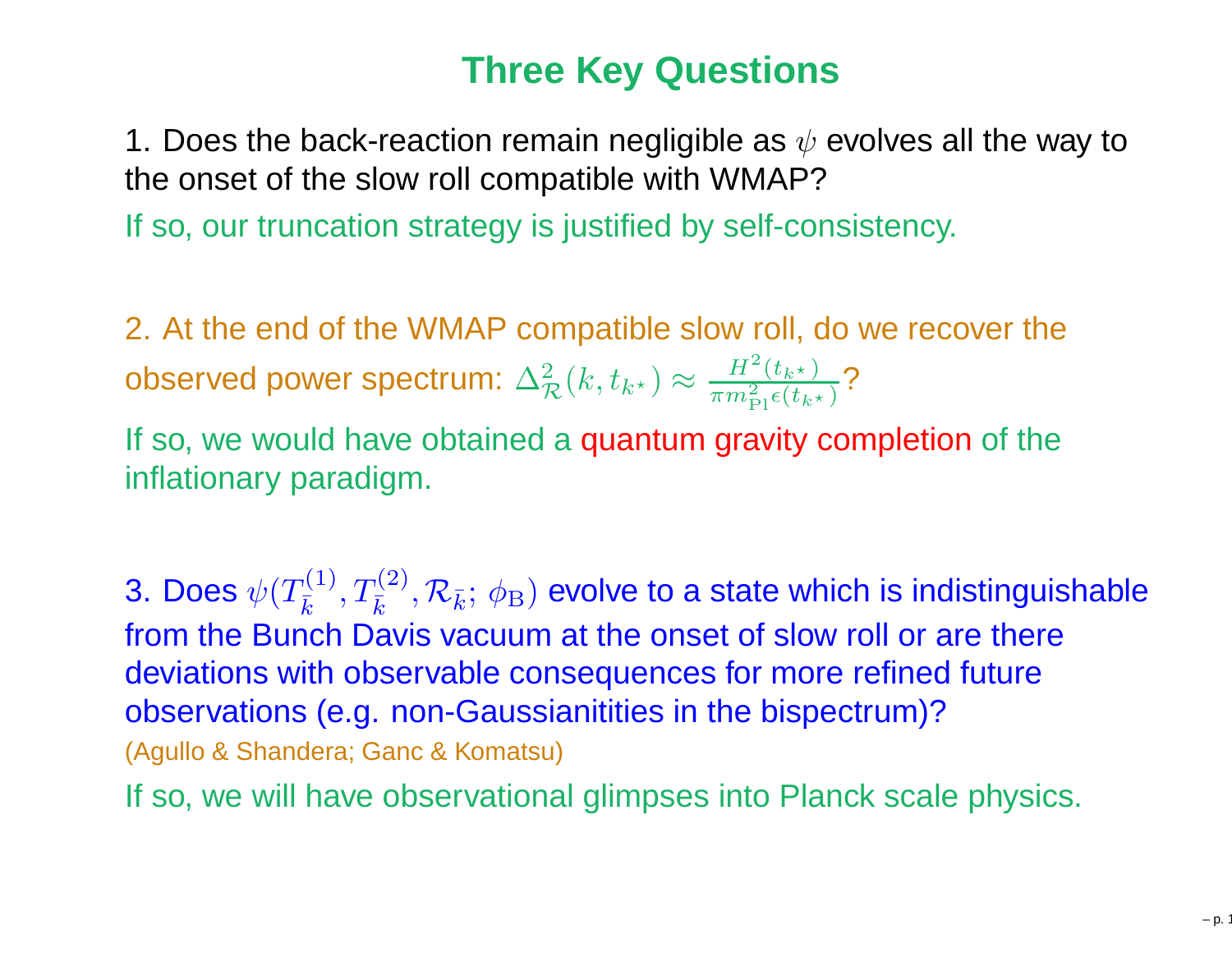## **3. Results: Extracting Physics**

Recall: Because the quantum fields representing perturbations evolve on <sup>a</sup> backgroundquantum geometry, trans-Planckian modes pose no problem, provided the test field approximation holds:  $\rho_{\text{Pert}}\ll\rho_{\text{BG}}$  all the way from the bounce to the onset of slow roll.



Renormalized energy density in  $\psi$  is negligible compared to that in  $\Psi_o$ the way from the bounce to the onset of slow roll. Here  $\phi_{\rm B} = 1.15 m_{\rm Pl}.$  $_o$  all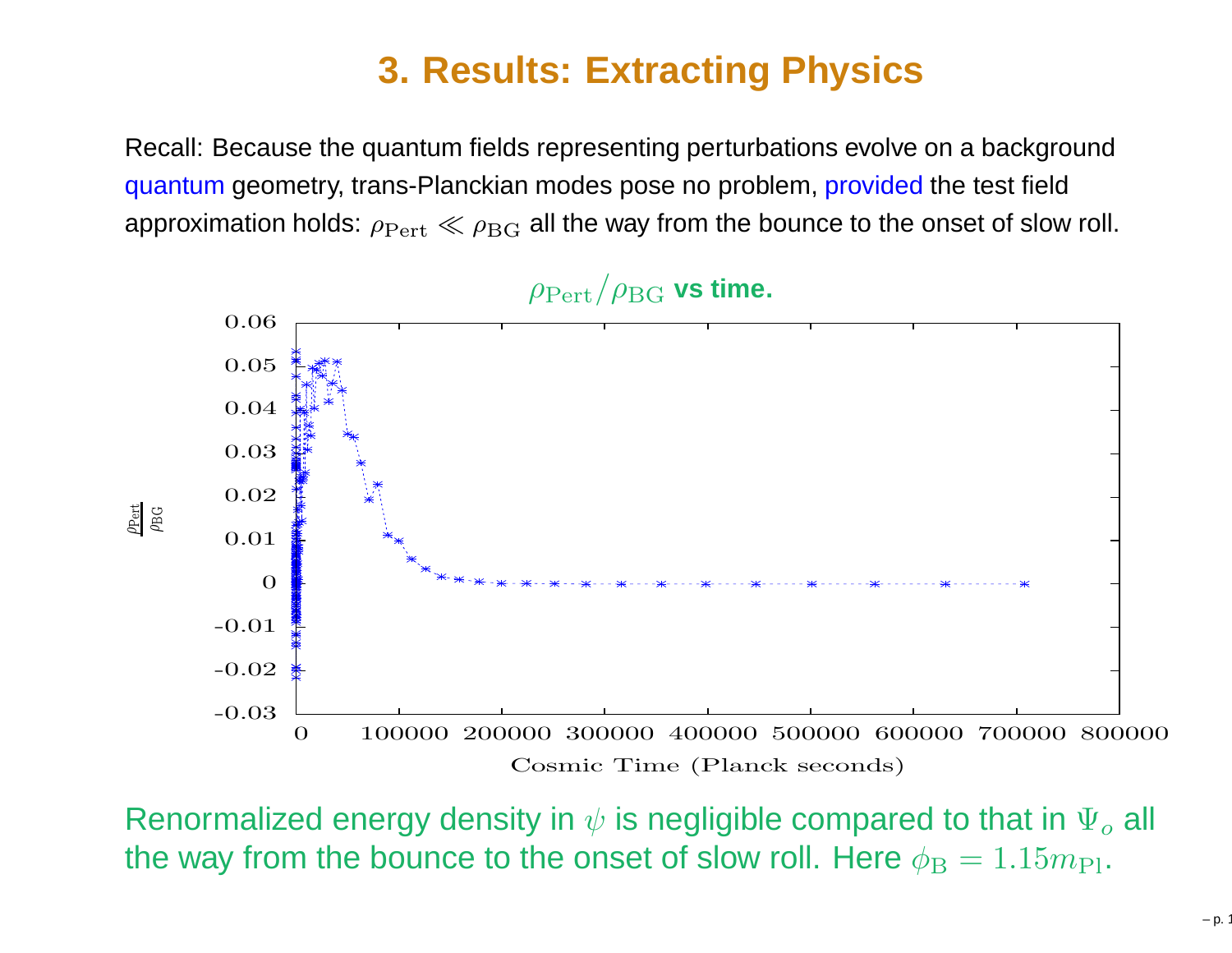**The Scalar Power spectrum: Ratio**(PLQG/PBD)



Ratio of the LQC and the standard BD power spectrum for the scalar mode. Blue: Raw data. Red: Binned average. LQC prediction is compatible with observations for  $\phi_{\rm B}\geq1.14m_{\rm Pl}.$ For  $\phi_{\rm B} = 1.2 m_{\rm Pl}$ , WMAP  $k_{\rm min} = 9 m_{\rm Pl}$ . Agreement with standard predictions for  $\phi_{\rm B}\geq1.2m_{\rm Pl}.$  For  $\phi_{\rm B}<1.2m_{\rm Pl}$ : Deviations for future observations.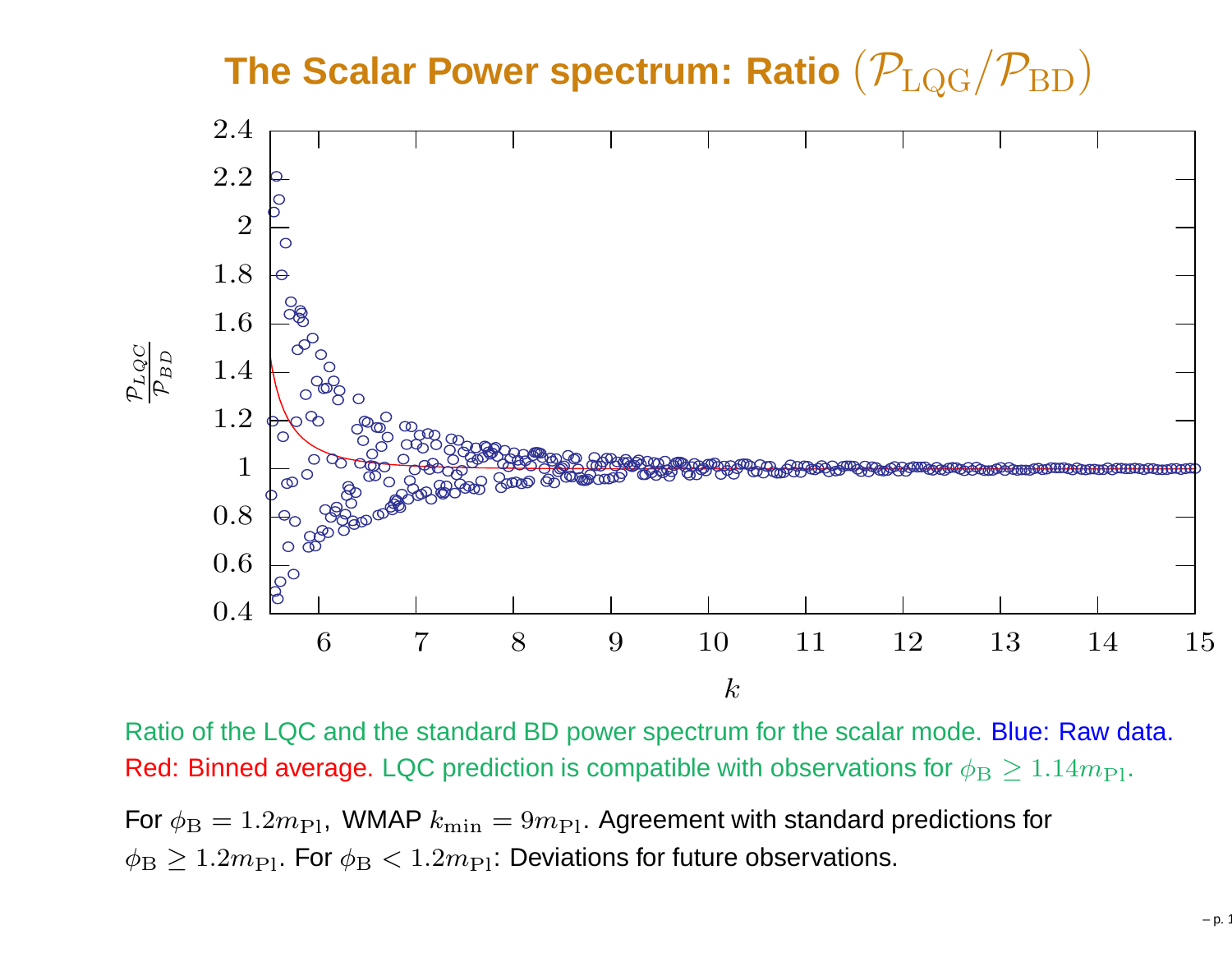#### **The LQC Tensor Power spectrum**



Predicted power spectra for the tensor mode. Black: Binned average. Red: Raw data points.

 $\mathcal{P}_{\mathcal{R}}$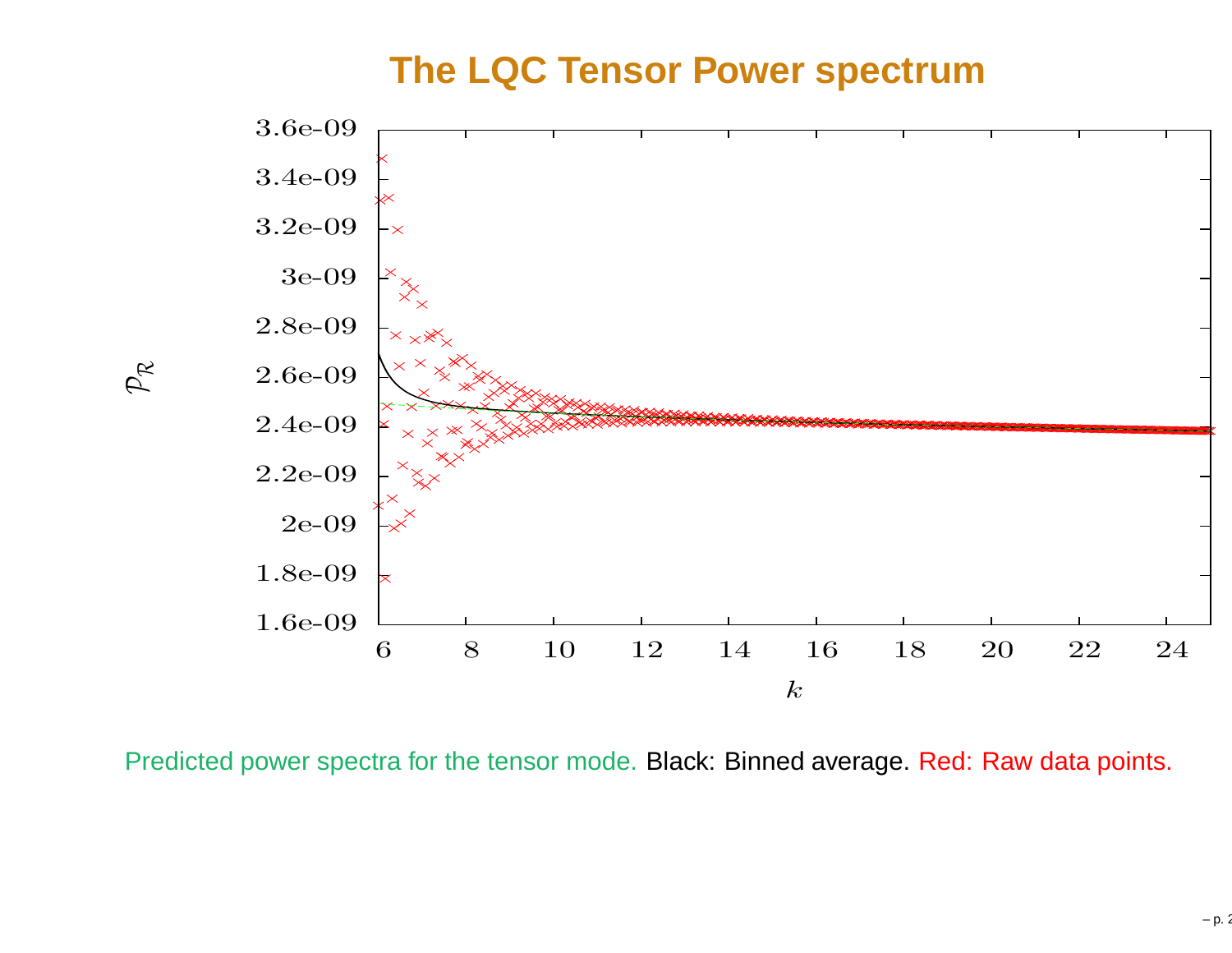#### **Understanding the Power Spectrum**

Only modes with  $\lambda > R_{\rm curv}$ , the curvature radius, in the pre-inflationary era are excited and populated at the onset of inflation. Can occur in <sup>a</sup>narrow window for  $\phi_\mathrm{B}\leq1.2m_\mathrm{Pl}.$ 

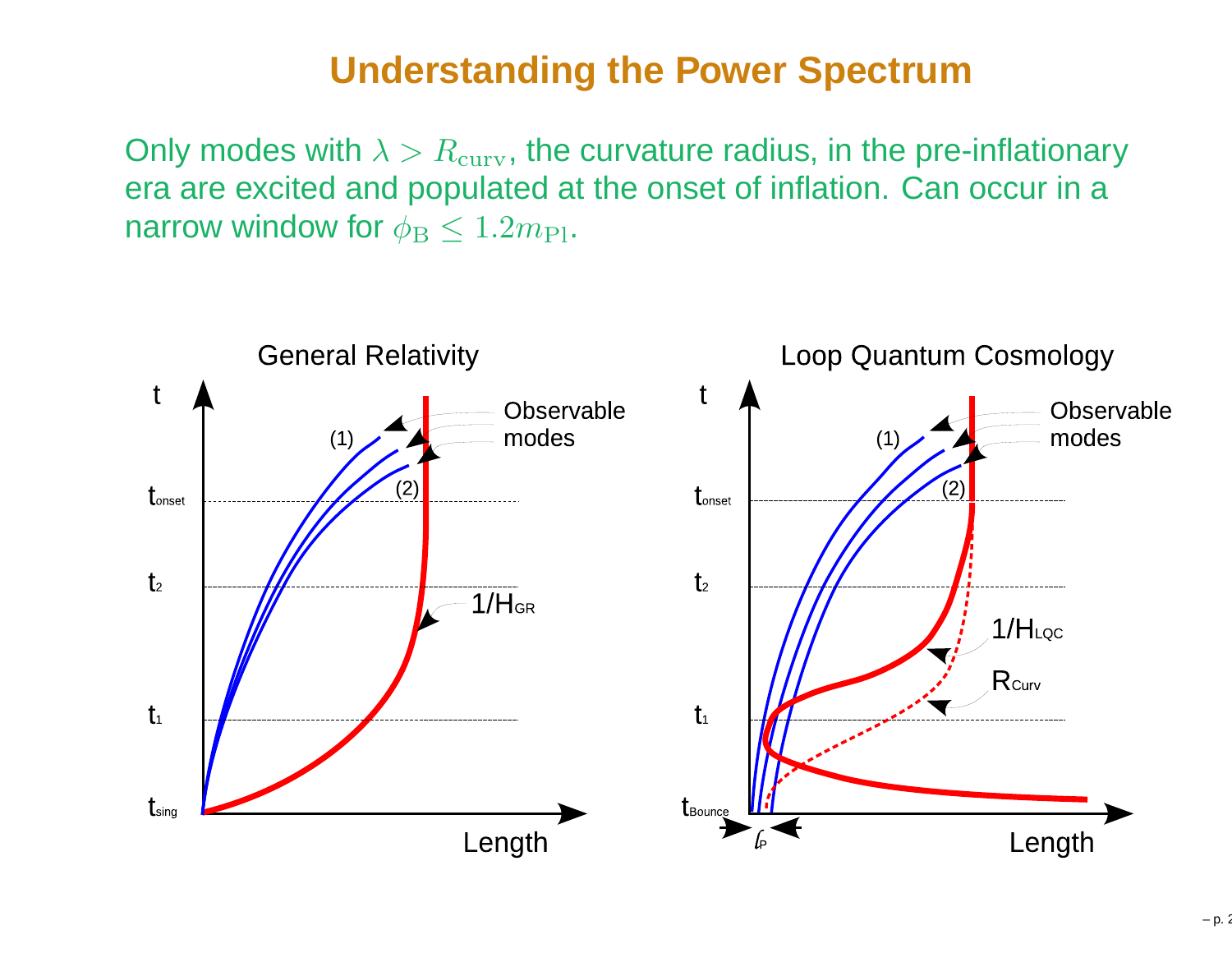## **4. Summary: Framework**

• The early universe provides an ideal setting to test quantum gravity<br>ideas. Can ana obtain a quantum gravity axtonsion of cosmological ideas. Can one obtain <sup>a</sup> quantum gravity extension of cosmological scenarios to the Planck regime? We focused on inflationary paradigmbecause it has been extremely successful with structure formation.

The standard theory <mark>can be</mark> extended using LQG:

**• Background geometry: Singularity Resolution and precise quantum** geometry for the Planck regime.  $\quad$   $\sqrt{}$ 

• *Perturbations:* Since they propagate on quantum geometry, using QFT on<br>cosmological quantum geometries (AA Lawadaweki Kaminaki) cosmological quantum geometries (AA, Lewandowski, Kaminski), trans-Planckian issues can be handled systematically provided the test field approximation holds. Analyzed in detail using the renormalizedstress-energy of  $\hat T^{(1)}, \hat T^{(2)}, \hat {\mathcal R}$  on the quantum geometry of  $\Psi_o.$  Detailed numerics show that the approximation does hold in most of the parameter Space. (Agullo, AA, Nelson).  $\sqrt{}$ Detailed calculations in the inflationary paradigm but framework is much<br>mere general more general.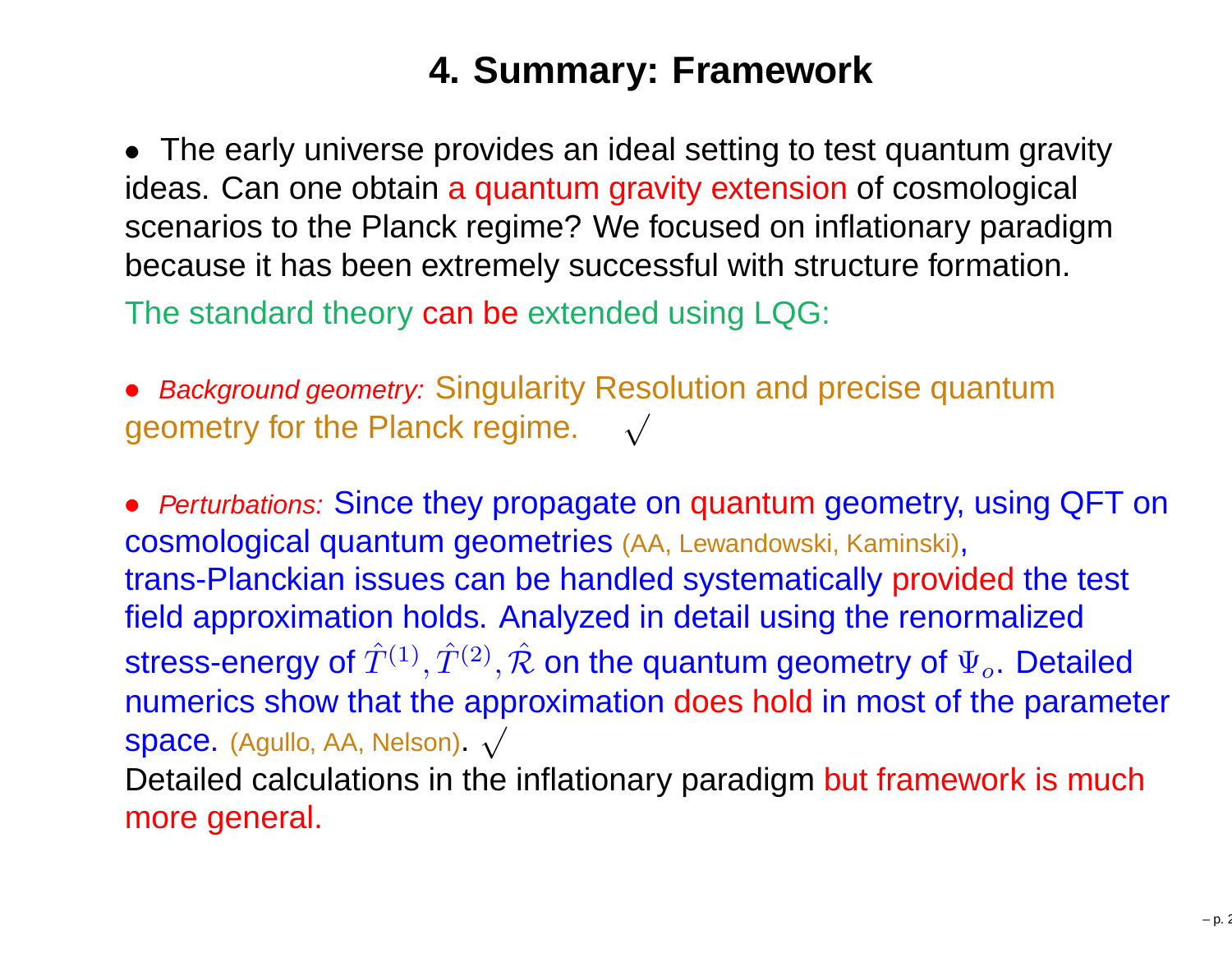## **Summary: Implications for Inflation**

• Extension: For most of the parameter  $(\phi_B)$  space, modes of observational interest are essentially in the Bunch Davies vacuum at theonset of the WMAP slow roll ⇒ Predictions of the standard inflationary<br>scenario for the nower spectra\_spectral indices & ratio of tensor to scala scenario for the power spectra, spectral indices & ratio of tensor to scalarmodes are recovered starting from Planck era. (Agullo, AA, Nelson)  $\surd$ 

• New Effects: There is a small window in the parameter space, for which some observable modes have excitations over the Bunch-Davies vacuum at the onset of inflation. These give rise certain deviations from standardinflation for future observations (e.g.,  $r\neq-8n_{t};$  3-point functions that wi be observed in SDSS;...) <sup>A</sup> window to probe the Planck era around the $-8n_t$ ; 3-point functions that will  $\mathsf{LQC}$  bounce. (Agullo, AA, Nelson, Shandera, Ganc, Komatsu)  $\;\sqrt$ 

• Note: LQG does not imply that inflation must have occurred because it does not address particle physics issues. The analysis simply assumesthat there is an inflaton with <sup>a</sup> suitable potential. But it does show concretely that many of the standard criticisms of inflation can be addressed in LQG by facing the Planck regime squarely.

The framework is general; can be applied to other viable scenarios.